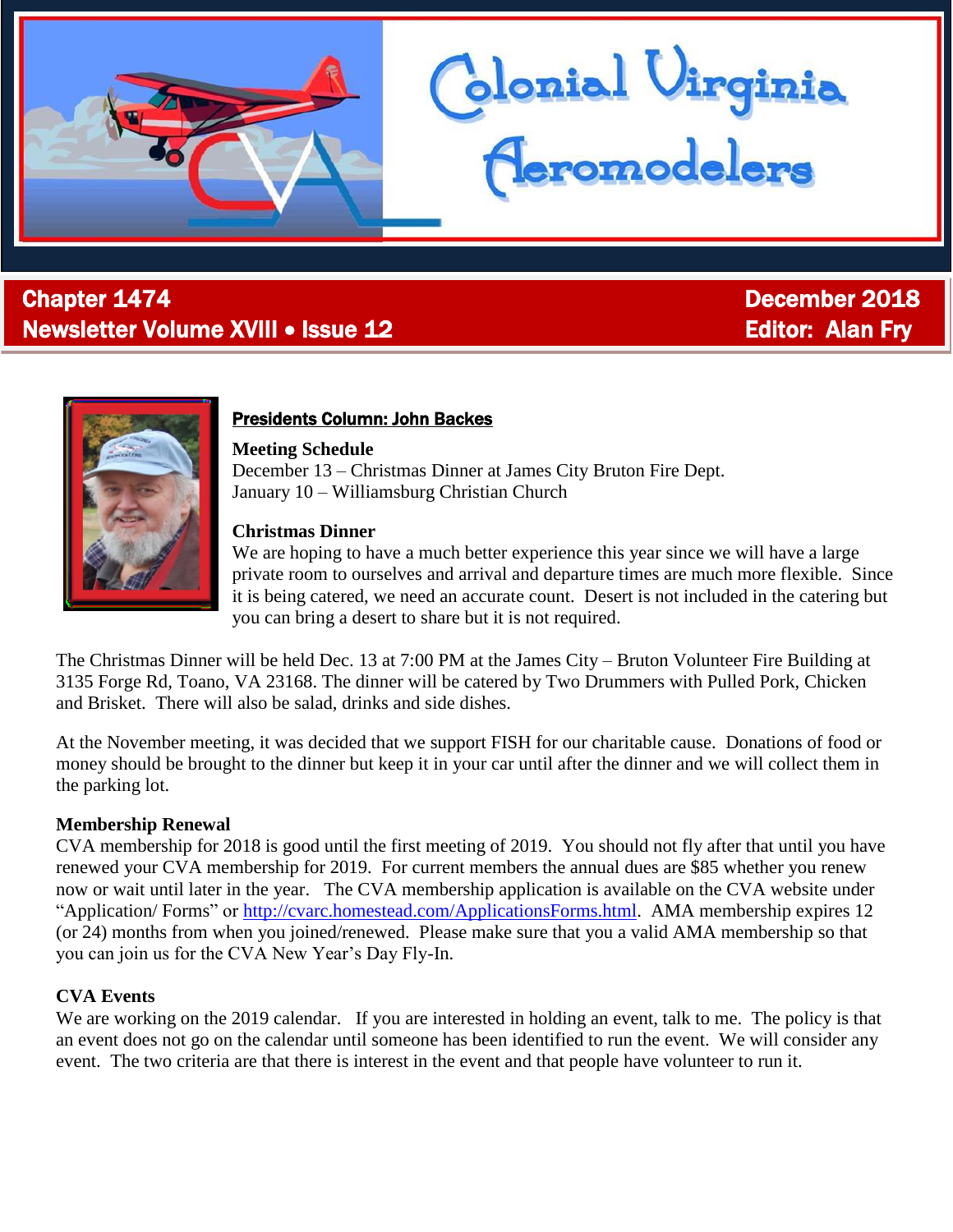### **Show and Tell**

We will not do Show and Tell this month.

#### **Contact Me**

Phone: 757-876-1241 Email: [jb753@cox.net](mailto:jb753@cox.net) Address: 8630 Diascund Road, Lanexa, Va. 23089

#### Secretary's Report: Fred Hill

CVA Meeting Minutes November 8, 2018

The Meeting was called to order by John Backes at 7:00pm. Thirteen members were present. Since the October meeting had been canceled due to weather, the President asked if there were any correction or changes to the minutes for the September meeting. There were no corrections or additions. A motion was made to approve the September meeting notes published in the newsletter, it was seconded and approved.

Tex Harrison was presented with a special award by Bill Talbot. The award was

presented for: The successful completion of a complete circumnavigation around a large celestial body. The award was delicious.

#### **Treasurers Report**

Jon Persons reported the following income – Cub fly - \$249, FPV- \$124, ICE \$120, Kolet/Freeman – donations - \$139, Alan Hall donations \$75, Charles - \$50.

The follow bills were paid – 2 months for porta potty, Bill Talbot for mower expenses, Parts, at James River, lease for the land, Tex for food. Event expenses for the last 3 events were paid.

The operating and mower fund totals were reported.

Two planes are listed on the website to be sold by bids. Bidding will close December 12, 2018 and the winners announced at the Club Christmas Dinner.

#### **Site Improvement**

Bill Talbot reported that the field had recently been cut. A discussion was made about the metal fence that needs to be repaired. There was general agreement to go through the winter and repair it in the spring.

#### **Activities**

December 13, 2018 - Christmas Dinner at James City Bruton Fire Department November 12th – indoor fly at Boo Williams (There will be an indoor fly on Black Friday as well.) WAROGG – Wednesday afternoon open fly. If you would like to be added to the mailing list please contact John.

#### **Safety**

Alan Hall discussed the importance of painting your propeller tips.

#### **Training**

For the Christmas dinner a donation will be taken for FISH. Tom Treese will be in charge of collecting the donations and taking it to FISH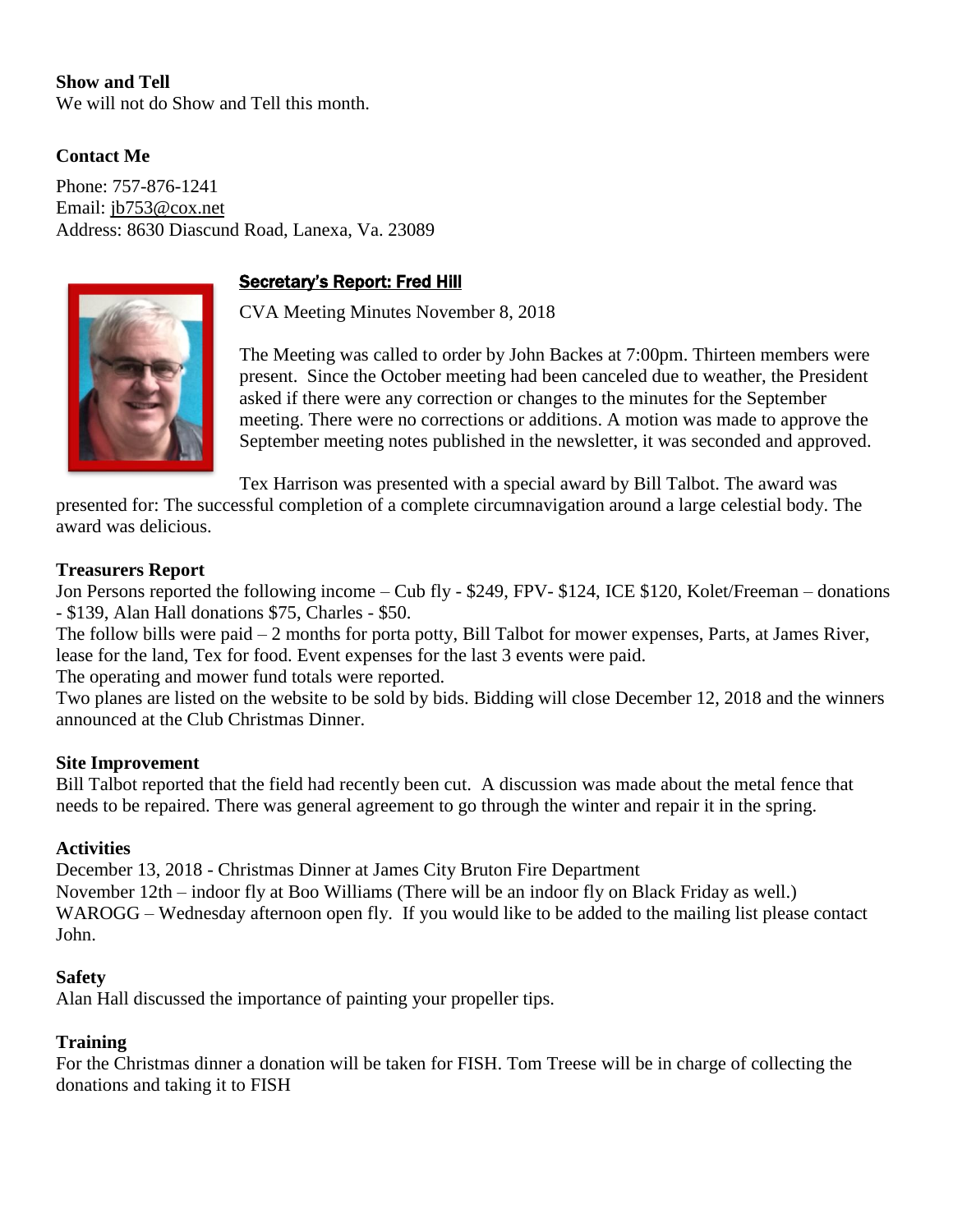#### **New Business**

Alan Fry will update the application to show the upcoming year, 2019.

The yearly budget was presented for the year 2018. There is a net loss of \$66 for the year. The proposal for the 2019 budget was presented. The budget for 2019 was based off the past year's budget. Only minor changes were made to any categories for the upcoming budget. A motion was made to approve the budget. The motion was seconded and approved.

#### **Show and Tell**

Paddy Burke talked about the eBook "Beginners Guide to Flying RC Airplanes" by Pete Carpenter Don Trump show his Scorpion backup guard. A back up 2 cell LiPo battery for receiver battery. He purchased it at Innov8tive designs.

Jon Person discussed the items he has for sale from the Buck Rogers Estate. He has various old-time kits available. If you are interested please contact him.

A motion was made to close the meeting at 7:55pm.



## Training: Alan Fry

### **Website of the Month**

A few weeks ago, I asked John Backes what LiPo battery brand does he recommend and where to buy them. John suggested Glacier batteries that are available from **Buddy RC**. Buddy RC also carries a good selection of propellers. I placed an order with Buddy RC and I got it in just a few days. The following is from their website:

At www.buddyrc.com, we share the same passion as you do for the RC industry, we strive to provide a better shopping experience for our customers. We are an online distributor and

retailer mainly focusing on RC electric power systems and multirotors. Our warehouse is located in Columbus, Ohio.

I recommend that you check them out. Here is the link:

#### <https://www.buddyrc.com/>

**Do you have a favorite website? If so, let me know and I will put it in the newsletter. Favorite online store, how to build, how to fly, etc.- send me the link! My email address:**

#### [AlanWFEmail-CVA@yahoo.com](mailto:AlanWFEmail-CVA@yahoo.com)

#### **Training Column- Changes for 2019**

I was thinking that it would be nice to change things up a little bit in regards to this training article. My idea is to use this space as a place to capture the experiences, preferences, ideas, etc. of our club members. Each month a topic can be introduced with the hopes that a few club members would chime in with their thoughts on the subject. We can discuss this further at the dinner table next week and/ or at the January meeting.

For now, let's do a trial run. From the website of the month above, I stated that John Backes likes Glacier batteries available from Buddy RC. John- Any particular reason that you like Glacier batteries?